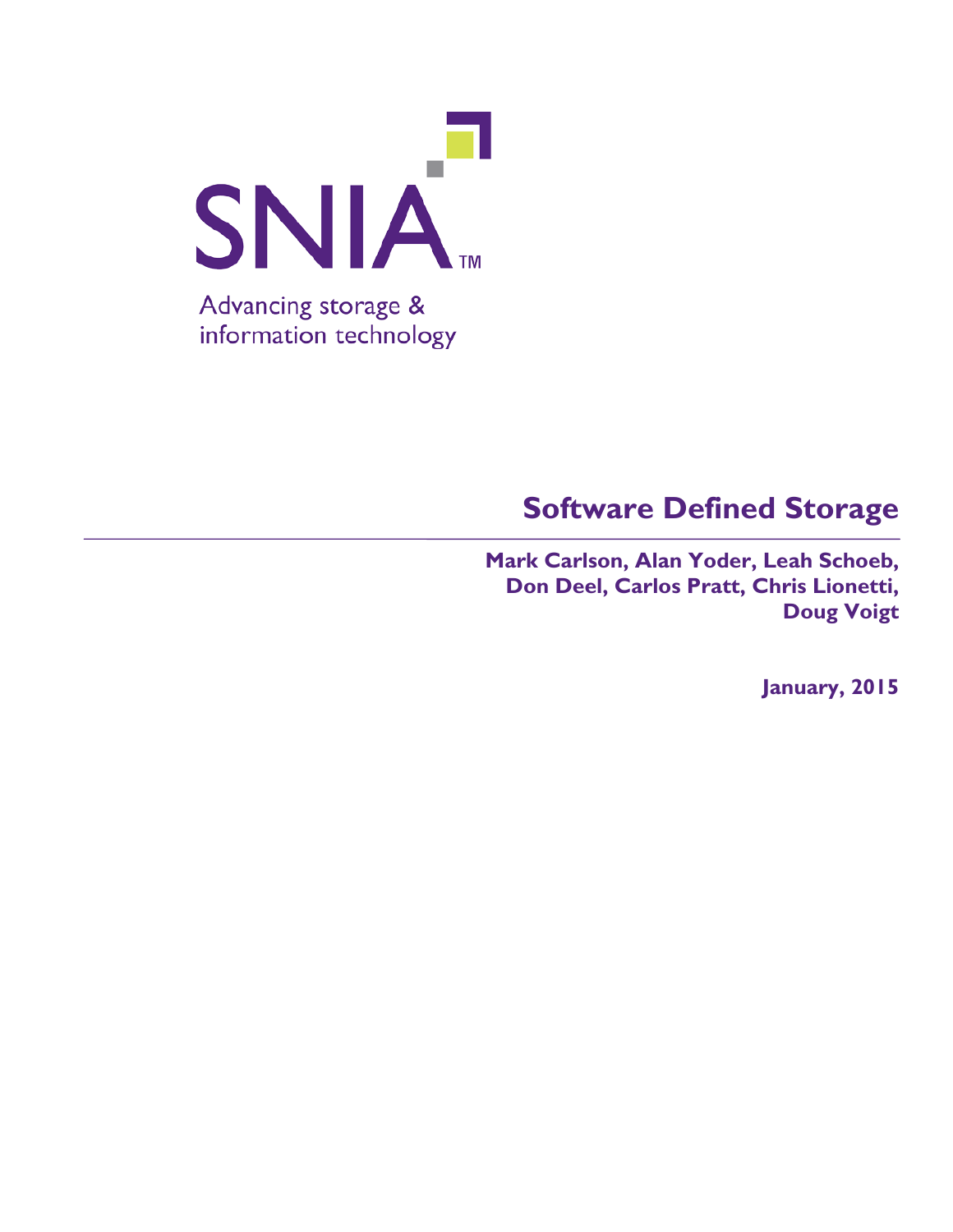

#### USAGE

The SNIA hereby grants permission for individuals to use this document for personal use only, and for corporations and other business entities to use this document for internal use only (including internal copying, distribution, and display) provided that:

- Any text, diagram, chart, table or definition reproduced shall be reproduced in its entirety with no alteration, and,
- Any document, printed or electronic, in which material from this document (or any portion hereof) is reproduced shall acknowledge the SNIA copyright on that material, and shall credit the SNIA for granting permission for its reuse.

Other than as explicitly provided above, you may not make any commercial use of this document, sell any or this entire document, or distribute this document to third parties. All rights not explicitly granted are expressly reserved to SNIA.

Permission to use this document for purposes other than those enumerated above may be requested by e-mailing tcmd@snia.org. Please include the identity of the requesting individual and/or company and a brief description of the purpose, nature, and scope of the requested use.

#### **DISCLAIMER**

The information contained in this publication is subject to change without notice. The SNIA makes no warranty of any kind with regard to this specification, including, but not limited to, the implied warranties of merchantability and fitness for a particular purpose. The SNIA shall not be liable for errors contained herein or for incidental or consequential damages in connection with the furnishing, performance, or use of this specification.

Suggestions for revisions should be directed to [http://www.snia.org/feedback/.](http://www.snia.org/feedback/)

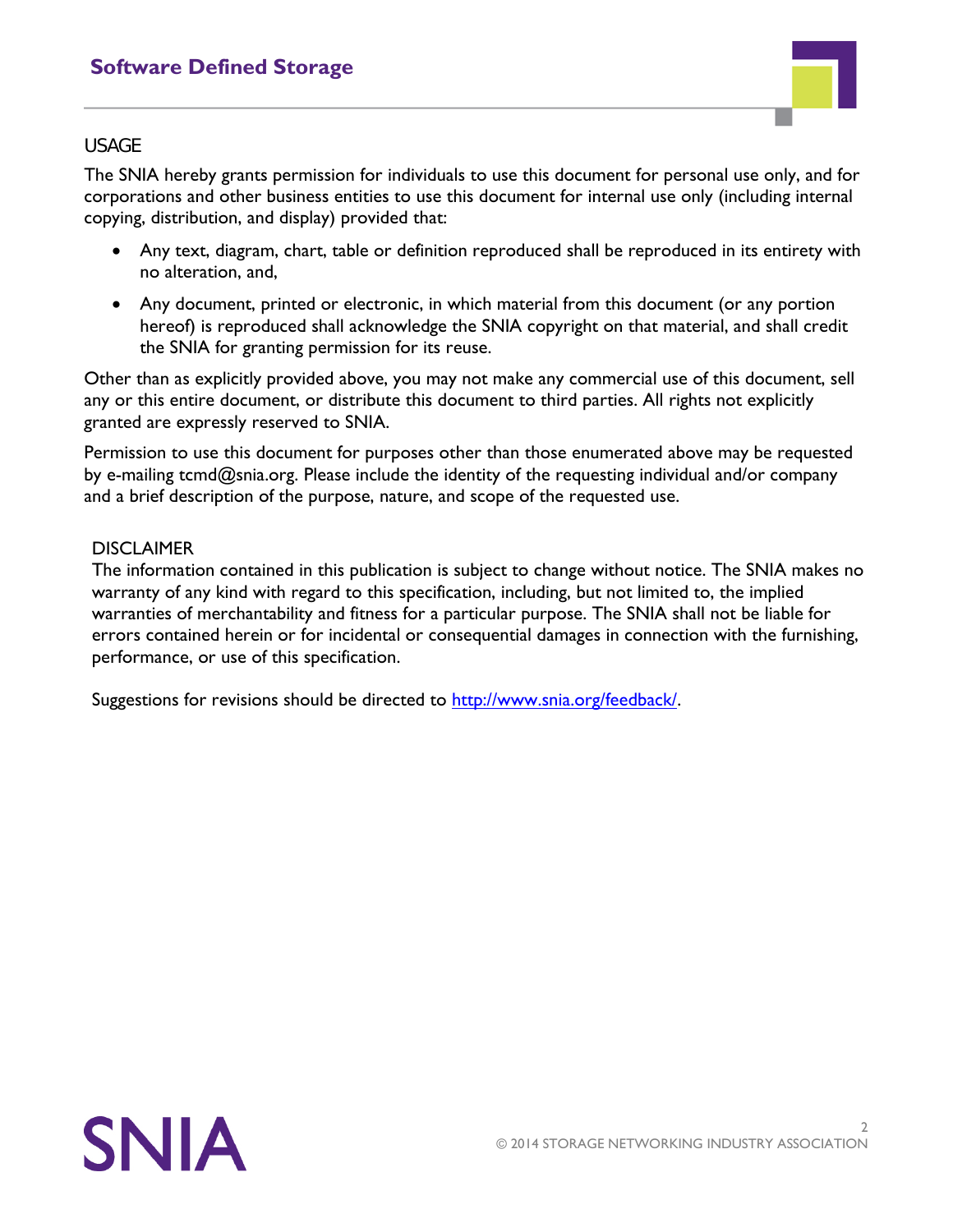

# **Table of Contents**

# **List of Figures**

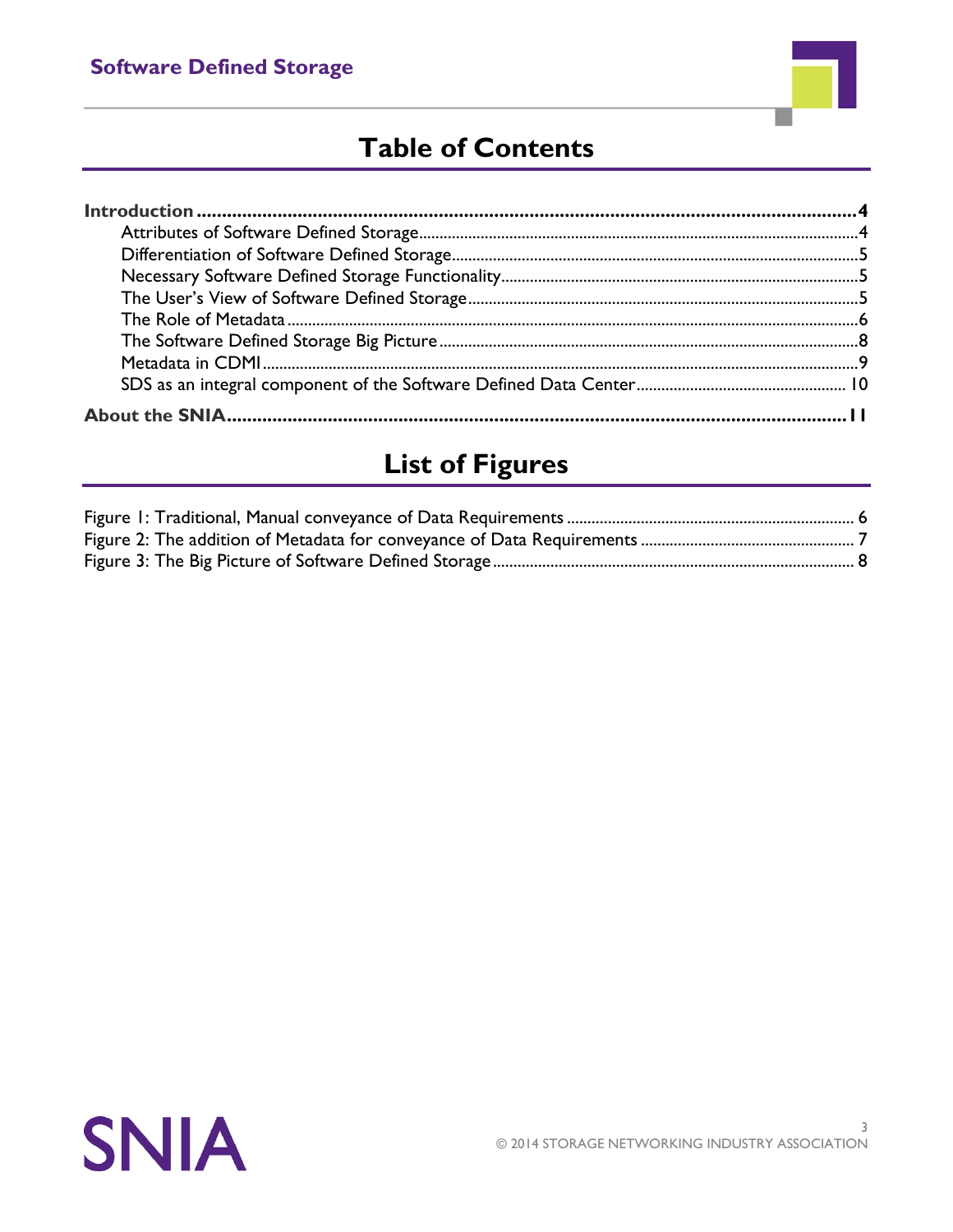

## **Introduction**

Software Defined Storage (SDS) has been proposed (ca. 2013) as a new category of storage software products. SDS can be an element within a Software Defined Data Center but can also function as a stand-alone technology. The term Software Defined Storage is a marketing 'buzzword' that is a followon to the term Software Defined Networking, which was first used to describe an approach in network technology that abstracts various elements of networking and creates an abstraction or virtualized layer in software. There is also work going on to define Software Defined Compute. The software defined approach abstracts and simplifies the management of networks into virtual services. In networking, the control plane and the data plane have been intertwined within the traditional switches that are deployed today, making abstraction and virtualization more difficult to manage in complex virtual environments. Network capabilities are now just catching up with capabilities that have been offered in the storage industry for over a decade. SDS does represent a new evolution for the storage industry for how storage will be managed and deployed in the future.

### **Attributes of Software Defined Storage**

The following are attributes of SDS that are typically seen in the market:

- May allow customers to "build it themselves," providing their own commodity hardware to create a solution with the provided software.
- May work with either arbitrary hardware or may also enhance the existing functions of specialized hardware.
- Nearly always enables the scale-out of storage (not just the scale up typical of big storage boxes).
- Nearly always includes the pooling of storage and other resources.
- May allow for the building of the storage and data services "solution" incrementally.
- Incorporates management automation.
- Includes a self service interface for users.
- Includes a form of service level management that allows for the tagging of metadata to drive the type of storage and data services applied. The granularity may be large to start, but is expected to move to a finer grained service level capability over time.
- Allows administrators to set policy for managing the storage and data services.
- May allow storage and data service owners to do cost recuperation via a chargeback model based on the authenticated storage consumer.
- Enables the dis-aggregation of storage and data services.

Some analysts and vendors contend that SDS must be hosted on heterogeneous block storage. This is not the SNIA's position, which is platform-independent. The SNIA definition of SDS allows for both proprietary and heterogeneous platforms. What is necessary to meet the SNIA definition is that the platform offers a self-service interface for provisioning and managing virtual instances of itself.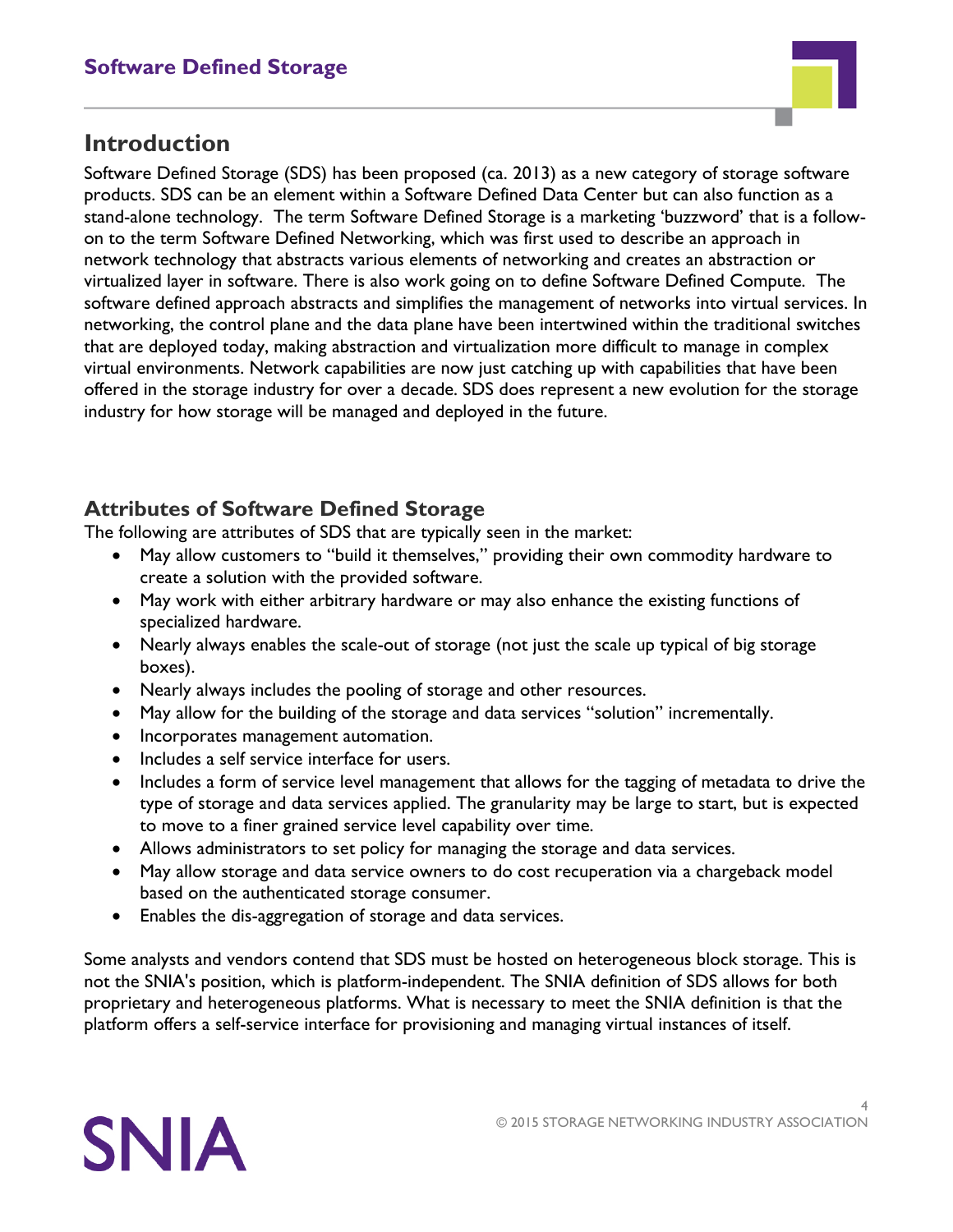

### **Differentiation of Software Defined Storage**

The aspect of SDS that differentiates it from traditional storage is how SDS products are commonly deployed. Data Services can be executed either in servers or storage, or both, spanning the historical boundaries of where they execute. This has potential impacts on security and reliability, and may be an interesting revival for Direct Attached Storage (DAS) in some cases.

While SDS builds on the virtualization of the Data Path, SDS is not virtualization alone. The Control Path is abstracted as a service as well. The storage service interface allows the data owner to express requirements on both the data and its desired service level requirements.

#### **Necessary Software Defined Storage Functionality**

Since many storage offerings today have already been abstracted and virtualized, what capabilities should be offered to claim the title of Software Defined Storage?

Software Defined Storage should include:

- **Automation** Simplified management that reduces the cost of maintaining the storage infrastructure.
- **Standard Interfaces** APIs for the management, provisioning and maintenance of storage devices and services.
- **Virtualized Data Path** Block, File and Object interfaces that support applications written to these interfaces.
- **Scalability** Seamless ability to scale the storage infrastructure without disruption to the specified availability or performance (e.g. QoS and SLA settings).
- **Transparency** The ability for storage consumers to monitor and manage their own storage consumption against available resources and costs.

Ideally, SDS offerings allow applications and data producers to manage the treatment of their data by the storage infrastructure without the need for intervention from storage administrators, without explicit provisioning operations, and with automatic service level management.

In addition, Data Services should be able to be deployed dynamically and policies should be used to maintain service levels and match the requirements with capabilities. Metadata should be used to:

- Express Requirements
- Control the Data Services
- Express Service Level Capabilities

## **The User's View of Software Defined Storage**

An application or storage user's view of SDS includes both a data path and a control path. The data path consists of a combination of previously standardized block, file and object interfaces for which applications have been developed, but what about the control path?

Nearly all storage that is currently deployed requires a storage administrator to create virtual storage devices (Block Storage Logical Units, Filesystem Shares, Object Containers) for the application to use.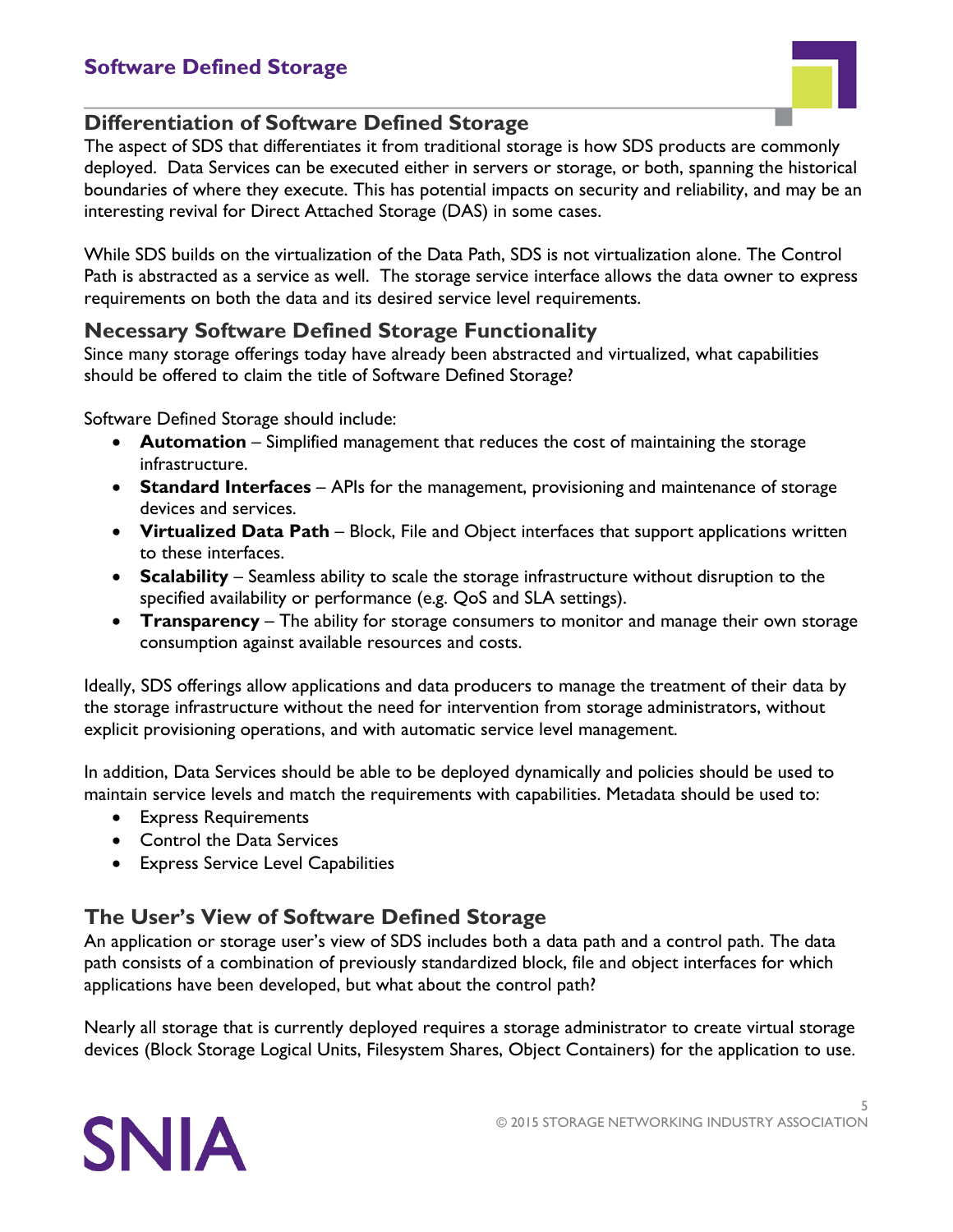Behind the scenes, the storage administrator is deploying data services for the data that is stored on these devices. In the majority of cases, each data service requires its own administration interface. Changing those data services affects all the data stored on those virtual devices. Communication of the requirements for that data is usually out of band of any storage interface, and is made directly to the storage administrator, as is shown in the Figure below:





As can be seen in the above figure, this storage is not very "software defined", but more "storage administrator" defined and implemented. A problem with this approach is that when the process to request storage is onerous or time consuming, consumers tend to request excess resources to avoid re-engaging the storage team. This often means that once deployed, those excess resources are not returned to the storage team. This legacy method of deploying storage may lead to a high total cost of ownership for storage.

#### **The Role of Metadata**

In order to introduce automation into the storage infrastructure and reduce the costs due to manual administration, there needs to be a way to convey the data requirements directly to the automation software. The granularity of these requirements needs to at least be at the level of individual virtual storage devices as is common today. To prepare for future automation, however, each data object should be able to convey its own requirements independent of which virtual storage device it resides on. The objects should be grouped and abstracted to let the "user" understand their choices, otherwise the user will need to be a storage expert.

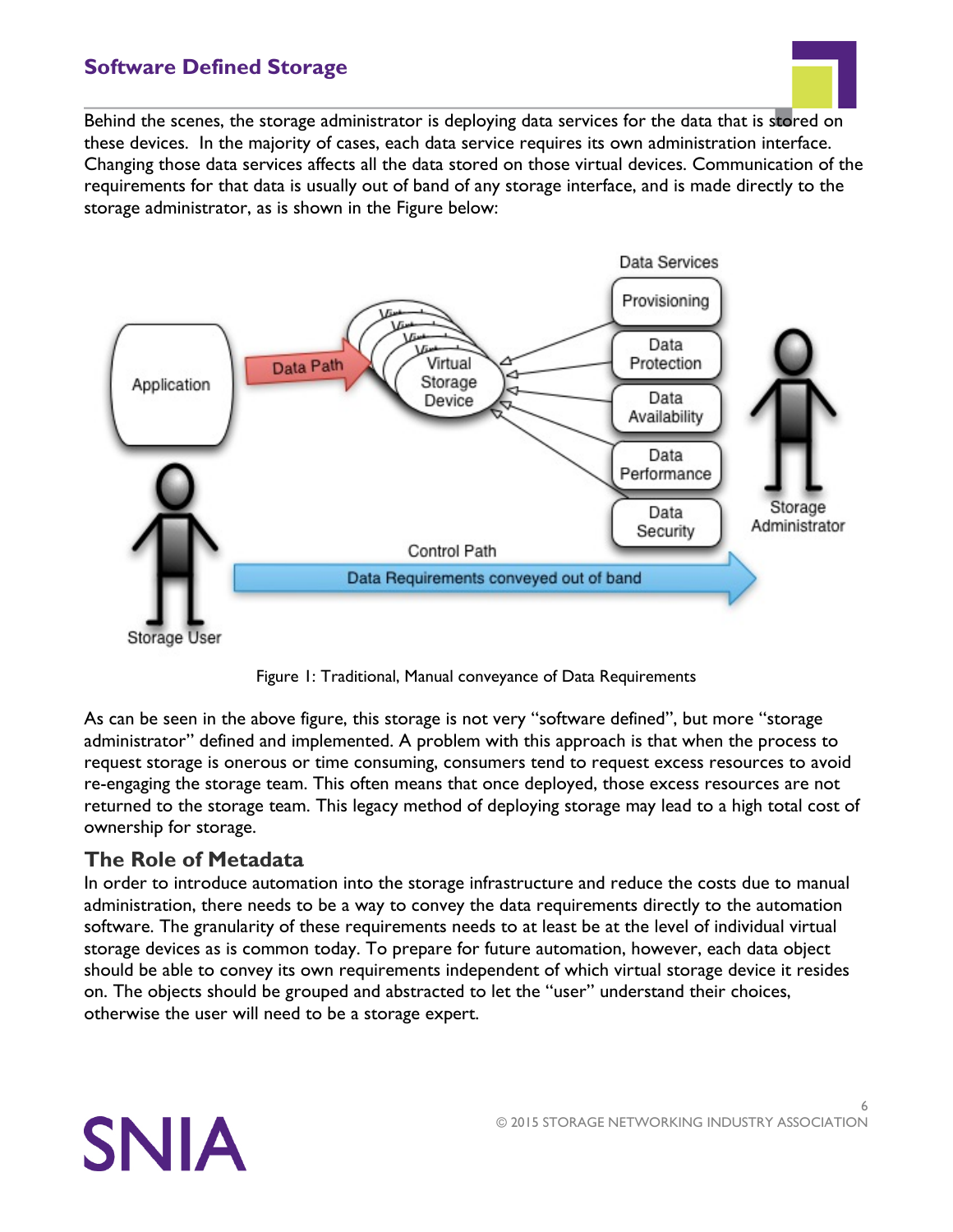

In order to convey the requirements to the storage system, the application or user needs to mark each file or object with those requirements. Metadata, or "data" about data, is the perfect mechanism for this purpose. By marking the data object with metadata, which documents the requirements, the storage system can address those requirements with the data services as show below:



Figure 2: The addition of Metadata for conveyance of Data Requirements

The requirements may still be conveyed out of band of the data path, but automation can eventually obviate this need. With SDS, the Storage Administrator can start to move to higher level tasks such as defining policies, rather than spending time fixing immediate problems that cause service levels to degrade.

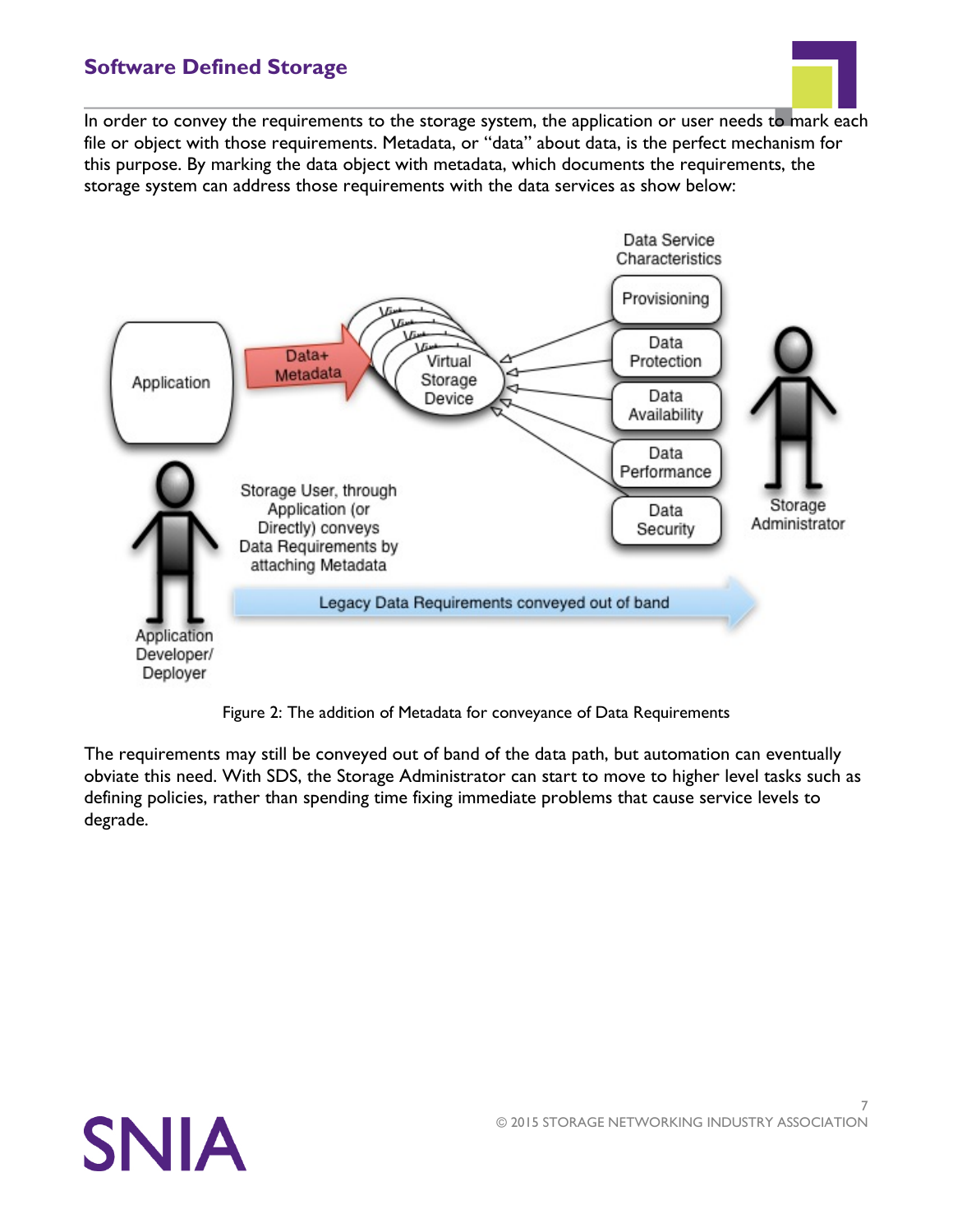

#### **The Software Defined Storage Big Picture**

Putting it all together, the following diagram illustrates the concepts behind Software Defined Storage:



Figure 3: The Big Picture of Software Defined Storage

Software Deployers work through a Data Management interface (such as CDMI) to convey their requirements for the data they own. They also receive the desired service levels through a combination of the SDS solution and the Administrators.

For now, SDS aggregates the resources into Pools. The Data Service characteristics are applied to the data in order to meet the service level requirements and are thus maintained. New resources are added to the Pools that need them and failed components and systems are removed from the Pools until repaired.

SDS prefers a standardized storage management interface (such as SMI-S) in order to automate the management of the storage resources and discover their capabilities for use in various pools. However,

# **SNIA**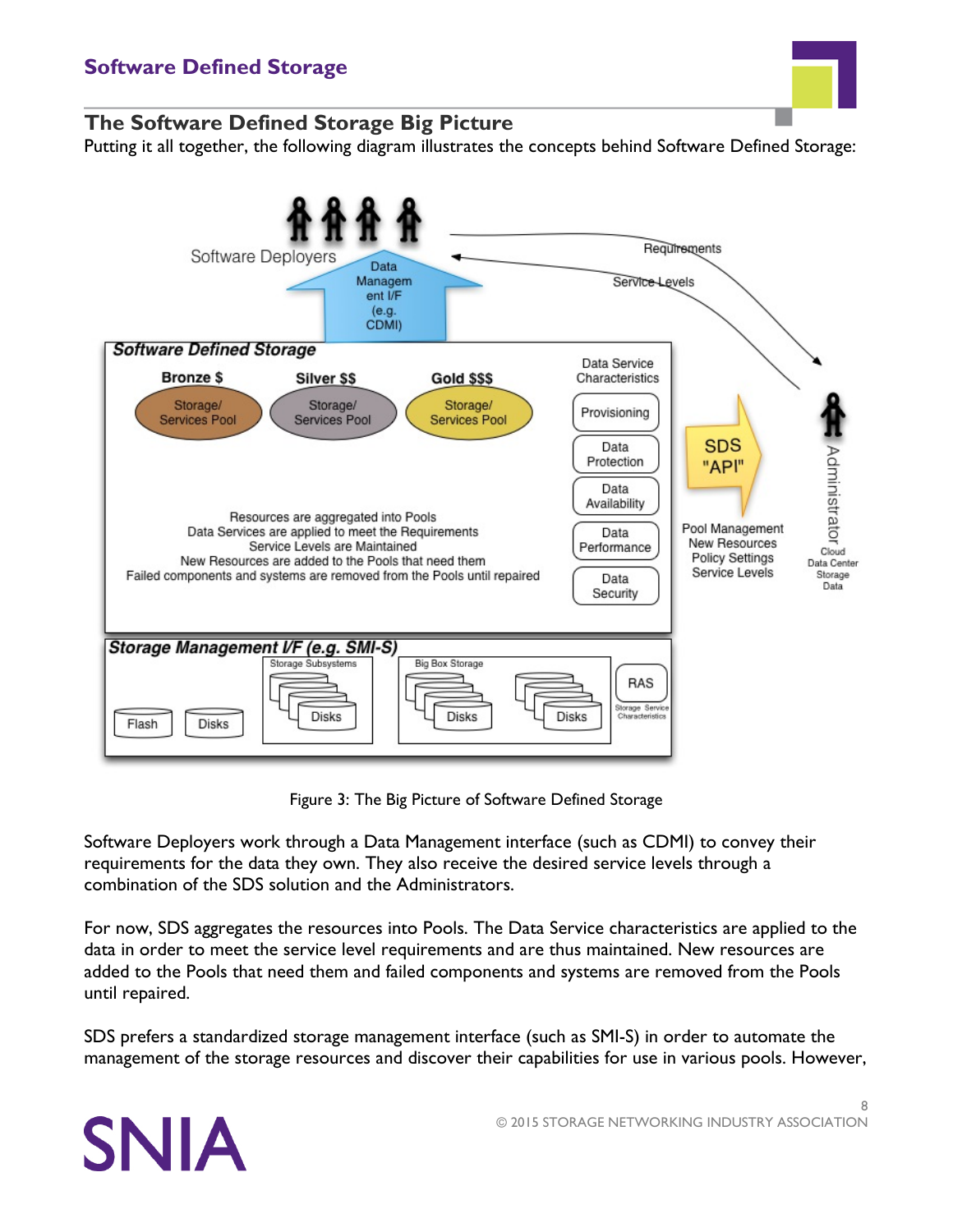

legacy storage management interfaces are common today, and predicting their demise is premature. Additionally there are emerging open source APIs that are becoming a de facto storage management standard, an example is OpenStack Cinder.

Lastly, SDS enables the administrators to work with abstract interfaces that let them manage pools, assign new resources, set up policies and determine service levels.

#### **Metadata in CDMI**

The Cloud Data Management Interface (CDMI) uses many different types of metadata, including HTTP metadata, data system metadata, user metadata, and storage system metadata. To address the requirements of enterprise applications and the data managed by them, this use of metadata allows CDMI to deliver simplicity through a standard interface. CDMI leverages previous SNIA standards such as the eXtensible Access Method (XAM) for metadata on each data element. In particular, XAM has metadata that drives retention data services useful in compliance and eDiscovery.

CDMI's use of metadata extends from individual data elements and can apply to containers of data, as well. Thus, any data placed into a container essentially inherits the data system metadata of the container into which it was placed. When creating a new container within an existing container, the new container would similarly inherit the metadata settings of its parent container. Of course, the data system metadata can be overridden at the container or individual data element level, as desired.

The extension of metadata to managing containers, not just data, enables a reduction in the number of paradigms for managing the components of storage – a significant cost savings. By supporting metadata in a cloud storage interface standard and proscribing how the storage and data system metadata is interpreted to meet the requirements of the data, the simplicity required by the cloud storage paradigm is maintained, while still addressing the requirements of enterprise applications and their data.

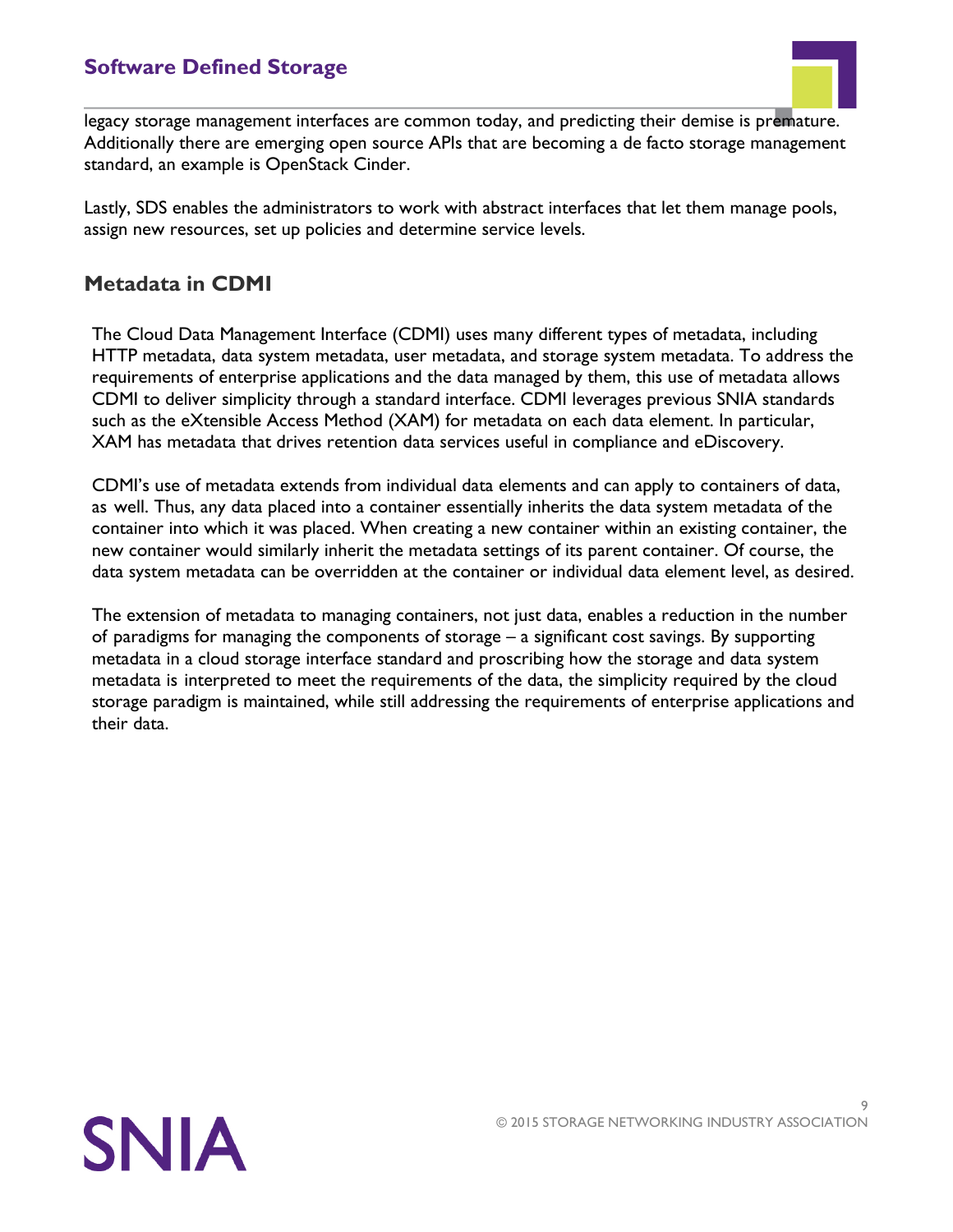

#### **SDS as an integral component of the Software Defined Data Center**

A question that many systems administrators have is: Where does SDS fit in my data center? A simple answer is to look at the Software Defined Data Center (SDDC) as the brain of the hardware infrastructure that inevitably is behind a cloud or part of a more traditional and older data center. From a high level view SDDC is comprised of three components as shown in the figure below.



The Software Defined Compute is a virtualized computer environment that offers the processing layer of the SDDC. The Software Defined Network provides a less complex environment for its management. The Software Defined Storage offers a less complex method of managing storage. All three are needed to have a well-tuned working software defined data center. In short it can be said that SDS is an integral part of SDDC.